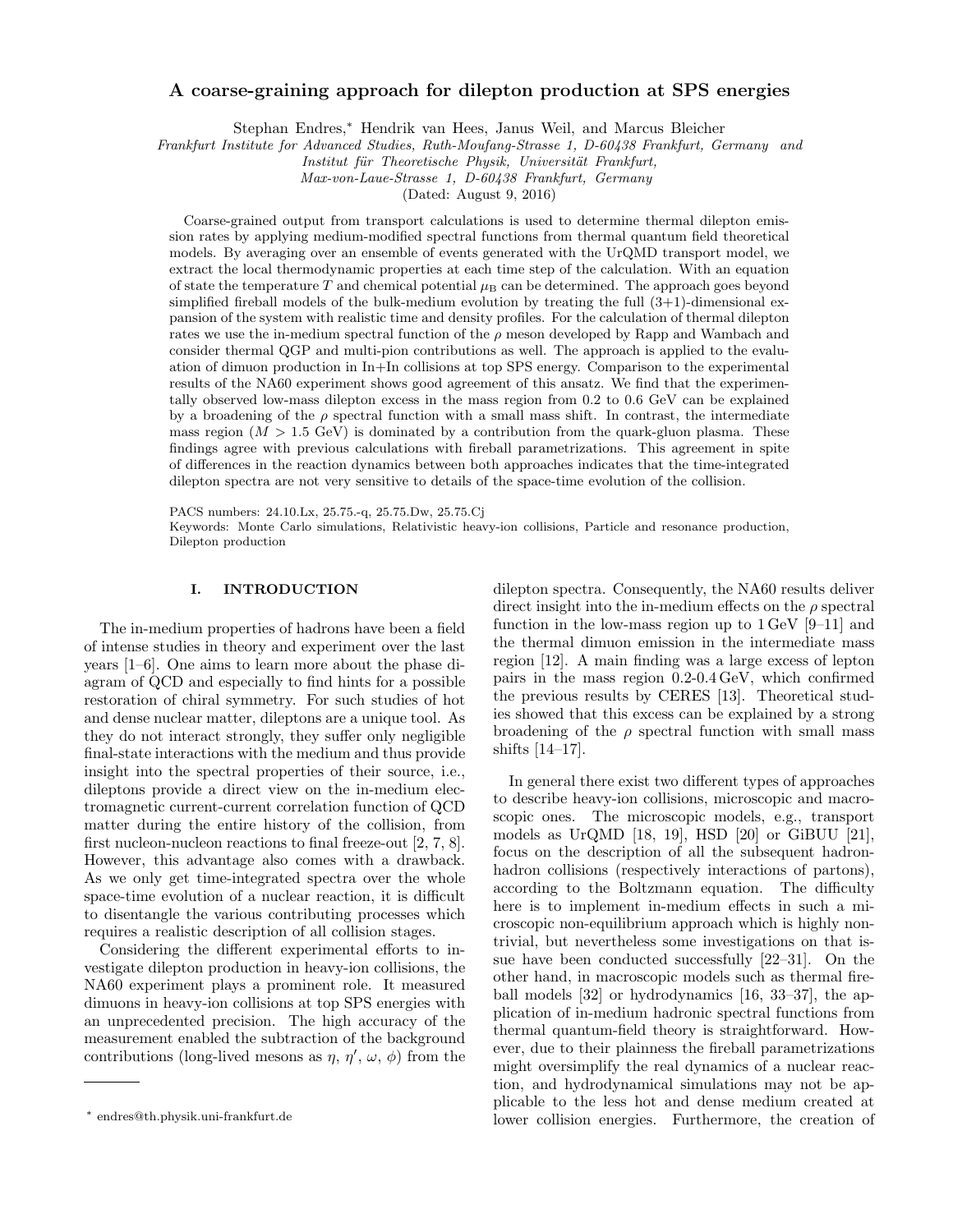an equilibrium state of hot and dense matter after quite short formation times is usually assumed in these models whereas the results from microscopic investigations indicate the importance of non-equilibrium effects during the evolution of a heavy-ion collision [38].

Combining a realistic  $(3+1)$ -dimensional expansion of the system with full in-medium spectral functions for the thermal emission of dileptons is yet an important challenge for theory. One approach that has proven successful in explaining the NA60 results is the investigation of dilepton production with a hybrid model [39]. It combines a cascade calculation of the reaction dynamics with thermal emission from an intermediate hydrodynamic stage. However, as all hydro-approaches it is only working properly for sufficiently large collision energies. Furthermore, the hybrid-approach falls into three different stages, a pre-hydro phase, the hydrodynamic stage and the transport phase after particlization. An application of in-medium spectral functions hereby only applies for the rather short hydro stage.

For the study presented in this paper we follow an approach which uses a microscopic description for the whole evolution of the collision and enables the use of inmedium spectral functions from thermal quantum-field theoretical models at all stages. Taking a large number of events generated with the Ultra-relativistic Quantum Molecular Dynamics (UrQMD) model, we place the output on a space-time grid and extract the local temperature and baryon chemical potential by averaging energy and baryon density over the events (i.e., we "coarsegrain" the microscopic results) which allows for the calculation of local thermal dilepton emission. This ansatz was previously proposed and used to calculate hadron, dilepton and photon spectra [40]. For the present work we modify the approach to include also the very initial stage of the reaction (which was separately treated in the cited work) and account for non-equilibrium effects with respect to the pion dynamics. Additionally we include non-thermal contributions to really cover the whole evolution of the nucleus-nucleus reaction.

This paper is structured as follows. In Section II the coarse-graining approach is described in detail and the different contributions to the dilepton emission included in the model are introduced. Subsequently we present the results for the space-time evolution of the nuclear reaction in Section III A followed by the dilepton invariantmass and transverse-momentum spectra, which we compare to the experimental results in III B. Finally, in Section IV a summary and an outlook on further studies is given.

### II. THE MODEL

## A. The coarse-graining approach

The underlying input for our calculations stems from the Ultra-relativistic Quantum Molecular Dynamics Ap-

proach (UrQMD) [18, 19, 41, 42]. It is a non-equilibrium transport approach that includes all hadronic resonance states up to a mass of 2.2 GeV and constitutes an effective solution of the relativistic Boltzmann equation. A heavy-ion collision is simulated such that all hadrons are propagated on classical trajectories in combination with elastic and inelastic binary scatterings and resonance decays. At higher energies, string excitation is possible as well. The model has been checked to describe hadronic observables up to RHIC energies with good accuracy [41]. For the further investigations we use the UrQMD output in time steps. This provides positions, momenta, and energies of all particles and resonances at that specific moment in time. The size of each time step for the present calculations is chosen as  $\Delta t = 0.2$  fm/c.

In the UrQMD model, the particle distribution function of all hadrons is given by an ensemble of point particles, which at time t are defined by their positions  $\vec{x}_h$  and momenta  $\vec{p}_h$ . Each particle's contribution to the phasespace density is then defined as

$$
\delta^{(3)}(\vec{x} - \vec{x}_h(t))\delta^{(3)}(\vec{p} - \vec{p}_h(t)).
$$
\n(1)

With a sufficiently large number of events the distribution function  $f(\vec{x}, \vec{p}, t)$  takes a smooth form

$$
f(\vec{x}, \vec{p}, t) = \left\langle \sum_{h} \delta^{(3)}(\vec{x} - \vec{x}_h(t)) \delta^{(3)}(\vec{p} - \vec{p}_h(t)) \right\rangle. \tag{2}
$$

Hereby, the ensemble average  $\langle \cdot \rangle$  is taken over simulated events. As the UrQMD model constitutes a nonequilibrium approach, the equilibrium quantities have to be extracted locally at each space-time point. In consequence we set up a grid of small space-time cells with a spatial extension  $\Delta x$  of 0.8 fm and average the UrQMD output for each cell on that grid. One can then determine the energy-momentum tensor  $T^{\mu\nu}$  and the baryon four-flow according to the following expressions:

$$
T^{\mu\nu} = \int d^3p \frac{p_{\mu}p_{\nu}}{p_0} f(\vec{x}, \vec{p}, t)
$$
  
= 
$$
\frac{1}{\Delta V} \left\langle \sum_{i=1}^{N_h \in \Delta V} \frac{p_{\mu}^i \cdot p_{\nu}^i}{p_0^i} \right\rangle,
$$
 (3)

$$
j_{\mu}^{\mathcal{B}} = \int d^3 p \frac{p_{\mu}}{p_0} f^{\mathcal{B}}(\vec{x}, \vec{p}, t)
$$
  
= 
$$
\frac{1}{\Delta V} \left\langle \sum_{i=1}^{N_{\mathcal{B}}/\mathcal{B}} \xi^{\Delta V} + \frac{p_{\mu}^i}{p_0^i} \right\rangle.
$$
 (4)

For the net-baryon flow in (4) only the distribution function of baryons and anti-baryons  $f^{B}(\vec{x}, \vec{p}, t)$  is considered, excluding all mesons. Each anti-baryon hereby gives a negative contribution to  $j^{\text{B}}_{\mu}$ . On the contrary, the distribution function for all hadrons in the cell enters in  $T^{\mu\nu}$ .

According to Eckart's definition [43] the local restframe (LRF) is tied to conserved charges, in our case the net-baryon number. Consequently one has to perform a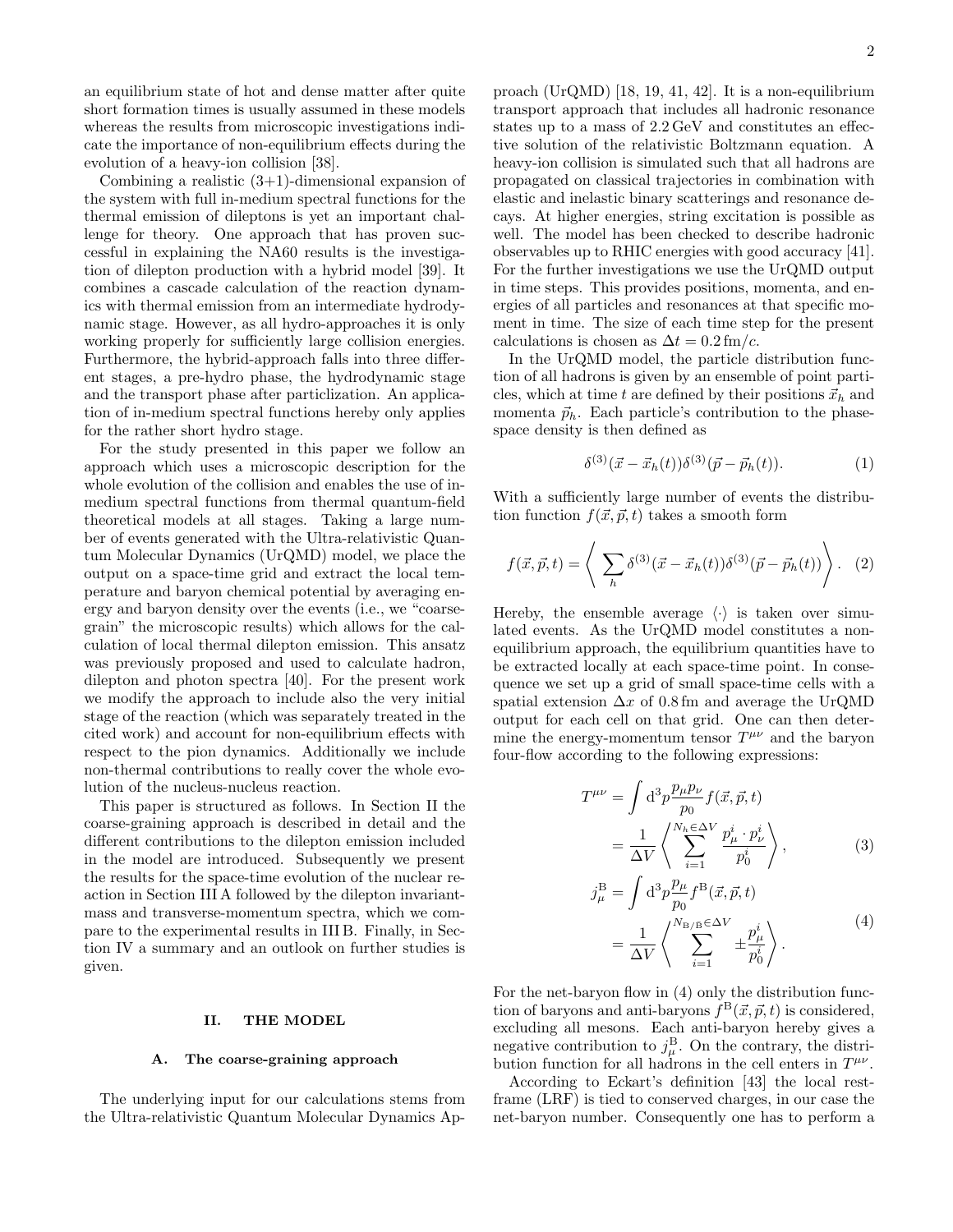Lorentz transformation into the frame, where  $\vec{j}^{\text{B}} = 0$ . The unit vector in direction of the baryon flow takes the form

$$
u^{\mu} = \frac{j^{\mu}}{(j^{\nu}j_{\nu})^{1/2}} = (\gamma, \gamma \vec{v}), \tag{5}
$$

where  $u_{\mu}u^{\mu} = 1$ . With this, the rest-frame values for the baryon and energy density are obtained by

$$
\rho_B = j_\mu u^\mu = j^0_{\text{LRF}},\qquad(6)
$$

$$
\varepsilon = u_{\mu} T^{\mu \nu} u_{\nu} = T^{00}_{\text{LRF}}.
$$
 (7)

### B. Equilibration and thermal properties of the cells

For the case of a fully equilibrated ideal fluid the energy-momentum tensor would be completely diagonal in the local rest-frame. An important question is to which extent equilibrium is obtained in the present approach and how one can deal with deviations from it.

In macroscopic descriptions of nuclear reaction dynamics local equilibrium is usually introduced as an ad-hoc assumption. (In fireball models, one even assumes a globally equilibrated system). The equilibration of the system is generally assumed to be very fast (on the scale of  $1-2 \, \text{fm}/c$ , after an initial phase. In contrast, no such hypothesis is made within transport approaches, where only the microscopic interactions between the constituent particles of the medium are described. Furthermore, these approaches implicitly include effects as e.g. viscosities or heat conduction and do not fully account for detailed balance. Consequently, non-equilibrium is the normal case at any stage of the collision. On the other hand, to calculate thermal emission rates for dileptons from many-body quantum-field theoretical models, it is necessary know the temperature and baryochemical potential which are by definition equilibrium properties. But when extracting thermodynamic properties from a transport model one has to deal with the problem that many cells are not found in equilibrium. As the coarse-graining approach aims to treat the entire space-time evolution of the collision, this case has to be handled with special care.

Ideally, if complete local equilibrium is achieved, then in each cell the momentum spectrum and the particle abundances should follow a Maxwell-Jüttner-distribution

$$
f_{\text{eq}}(p, m_i) = \exp\left(-\frac{\sqrt{p^2 + m_i^2} - \mu}{T}\right),
$$
 (8)

with  $\mu$  being the chemical potentials for the conserved quantities and T being the temperature. Unfortunately, most of the time this ideal case is not realized during the evolution in the present classical transport simulation. For the present investigation however, the following criteria are more relevant, because they allow to include the deviations from equilibrium.

Using the momentum-space anisotropy to characterize the local kinetic equilibrium, one observes from Fig.

2 that kinetic equilibrium may only be reached after 10 fm/c (see also section IIIA). The question arises, whether the larger anisotropies of the momentum distribution before 10  $\text{fm}/c$  affect the extracted energy densities that are of relevance for our studies. We overcome this problem by employing an anisotropic energymomentum tensor for the extraction of the energy density, as detailed below. The approach to local chemical equilibrium is more difficult to quantify. Approximate chemical equilibrium may also only be reached towards the end of the reaction. Here we take the chemical offequilibrium situation into account by extracting a pion chemical potential and employing corresponding fugacity factors.

The findings of the present work are in line with previous detailed studies comparing the particle yields and spectra of the UrQMD transport approach at different times with those of the statistical model [44–46] which showed that it takes roughly  $10 \, \text{fm}/c$  until local kinetic and chemical equilibrium is approximately reached for nucleus-nucleus collisions at SPS energies [38, 47, 48].

In summary, to account for the non-equilibrium effects in the present study, which obviously dominate large parts of the evolution, we will use the following scheme: One (i) considers the pressure (respectively momentum) anisotropies in each cell and applies an approach developed for anisotropic hydrodynamics to extract the effective energy density which is used for all further considerations, (ii) introduces an EoS assuming thermal and chemical equilibrium and (iii) finally extracts a pion chemical potential  $\mu_{\pi}$  which is the non-equilibrium effect with the largest impact on the thermal dilepton rates. These aspects will be considered in detail in the following. However, note that step (i) only accounts for deviations from the purely kinetic condition of isotropic momentum distributions and (iii) accounts for the chemical off-equilibrium of the pions only. Besides, when applying the EoS, kinetic and chemical equilibrium in the end remain an assumption here as in any macroscopic approach.

### 1. Kinetic anisotropies

When considering the kinetic properties of the system, one finds that the underlying transport approach in parts depicts large deviations from pressure isotropy. This is especially important for the early stages of the reaction due to the large initial longitudinal momenta carried by the nucleons of the two nuclei traversing each other. In consequence, the longitudinal pressure is much higher than the transverse pressure. To handle this kinetic off-equilibrium situation, a description developed for anisotropic hydrodynamics is employed [49] which allows for differing longitudinal and transverse pressures. In this case the energy-momentum tensor takes the form

$$
T^{\mu\nu} = (\varepsilon + P_{\perp}) u^{\mu} u^{\nu} - P_{\perp} g^{\mu\nu} - (P_{\perp} - P_{\parallel}) v^{\mu} v^{\nu}. \quad (9)
$$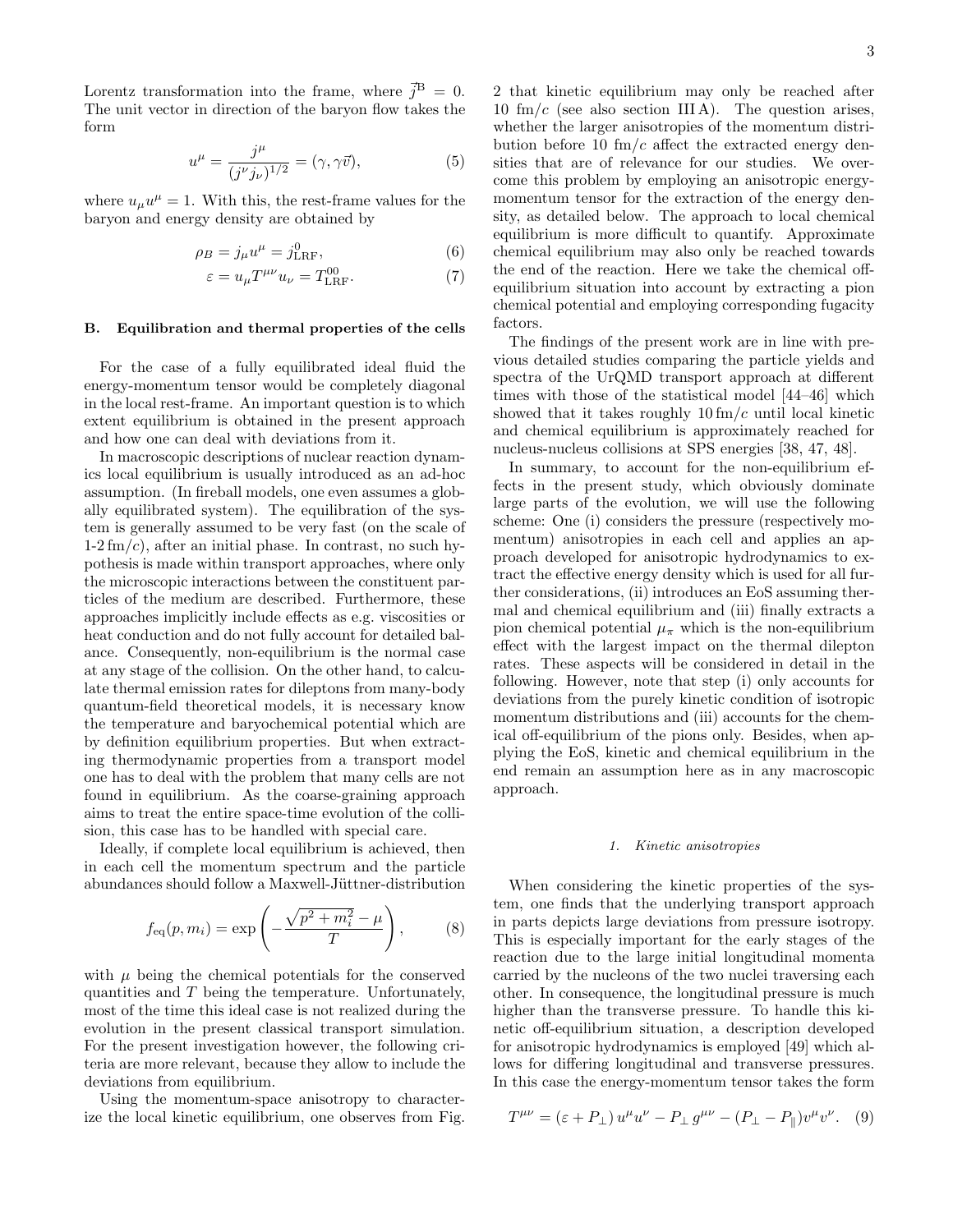Here  $\varepsilon$  is the energy density,  $P_{\perp}$  and  $P_{\parallel}$  are the pressures perpendicular and in direction of the beam, respectively;  $u^{\mu}$  is the fluid four-velocity and  $v^{\mu}$  the four-vector of the beam direction. To define realistic values for energy density  $\varepsilon$  and pressure P in the energy-momentum tensor we introduce an anisotropy parameter

$$
x = (P_{\parallel}/P_{\perp})^{3/4} \tag{10}
$$

and apply a generalized equation of state [50] according to the following relations

$$
\varepsilon_{\text{real}} = \varepsilon / r(x),\tag{11}
$$

$$
P_{\text{real}} = P_{\perp} / [r(x) + 3xr'(x)], \tag{12}
$$

$$
P_{\text{real}} = P_{\parallel}/[r(x) - 6xr'(x)]. \tag{13}
$$

The relaxation function  $r(x)$ , with its derivative  $r'(x)$ , characterizes the properties of a system which exhibits a Boltzmann-like pressure anisotropy. It is given by

$$
r(x) = \begin{cases} \frac{x^{-1/3}}{2} \left( 1 + \frac{x \arctan\sqrt{1-x}}{\sqrt{1-x}} \right) \text{ for } x \le 1\\ \frac{x^{-1/3}}{2} \left( 1 + \frac{x \arctan\sqrt{x-1}}{\sqrt{x-1}} \right) \text{ for } x \ge 1 \end{cases} \tag{14}
$$

With this procedure one can translate the anisotropic momentum distribution into a local-equilibrium description that gives a realistic value of  $\varepsilon$  for our further calculations. This effective model to account for the anisotropic pressure of the cell properties allows to treat the early stage of the reaction in the same way as at later times, when a local kinetic equilibration of the system has set in. However, large differences between the "regular" energy density  $\varepsilon = T^{00}$  and the effective density  $\varepsilon_{\text{real}}$  only show up for the first few  $\text{fm}/c$  of the evolution of the nuclear reaction. After that time we find the longitudinal and perpendicular pressures being of at least the same order of magnitude and  $\varepsilon_{\text{real}} \approx \varepsilon$ , i.e., no significant deviations from the assumption of isotropic momentum distributions (for details see Section III A and [38]). For all further studies we assume that  $\varepsilon_{\text{real}}$  represents the energy density of the cell.

## 2. Equation of state

Having determined the rest-frame energy and baryon density, an equation of state (EoS) is needed as additional input to calculate the temperature T and baryochemical potential  $\mu_B$  for each cell. As the actual EoS for QCD matter is still not completely determined, this is an uncertainty within the calculation. For the present study we use a hadron-gas EoS with vacuum masses and without mean-field potentials (HG-EoS) [51, 52] following from hadronic chiral model calculations [53, 54]. The included hadrons agree with the degrees of freedom in UrQMD. However, this approach does not account for a phase transition to a deconfined phase as it is neither implemented in UrQMD nor in the hadron gas EoS. For



FIG. 1. (Color online) Comparison of the two equations of state used in our model, the hadron gas EoS [51] with UrQMD-like degrees of freedom (black line) and the Lattice EoS [55] to model the deconfined phase (blue line). We show the temperature dependence on the energy density (in units of normal nuclear-matter density,  $\varepsilon_0$ ). While for the Lattice EoS  $\mu_B = 0$  intrinsically, we set the chemical potential to zero as well for the hadron gas EoS for reasons of comparison.

heavy-ion collisions at SPS energies, where we find initial temperatures significantly above the expected critical temperature  $T_c$ , it will be also important to consider dilepton emission from cells with such high temperatures during the evolution of the medium. Therefore, we supplement the hadron-gas EoS with a partonic equation of state [55] which is obtained from a fit to lattice-QCD data of the form

$$
\varepsilon/T^4 = \frac{c \cdot (1 + e^{-a/b})}{1 + e^{(T_c/T - a)/b}} \cdot e^{\lambda T_c/T},\tag{15}
$$

with fit parameters  $a = 0.9979$ ,  $b = 0.1163$ ,  $c = 16.04157$ and  $\lambda = 0.1773$  and critical temperature  $T_c = 170 \,\text{MeV}$ . To ensure a smooth transition between the two EoS without any jumps in temperature (i.e., to avoid discontinuities in the evolution), the values of  $T$  from the lattice EoS are matched with the HG-EoS in the temperature range from 150-170 MeV and exclusively used above  $T_c$ .

In Figure 1 a comparison of the relation between temperature and energy density is shown for the two equations of state used in the model. The hadron-gas EoS is represented by the black line and the lattice EoS by the blue dashed line. While for the lattice EoS  $\mu_B = 0$  is valid intrinsically, the baryon density and in consequence the chemical potential are set to zero in this plot for the hadron gas EoS for reasons of comparison. However, the rather moderate baryon chemical potential found at top SPS energy does not have a large impact on the relation between energy density and temperature and gives rise to a deviation from the curve for  $\rho_{\rm B} = \mu_{\rm B} = 0$  of at maximum a few MeV. As observed from Fig. 1, both equations of state agree very well up to an energy density of roughly  $15\varepsilon_0$ , which corresponds to a temperature of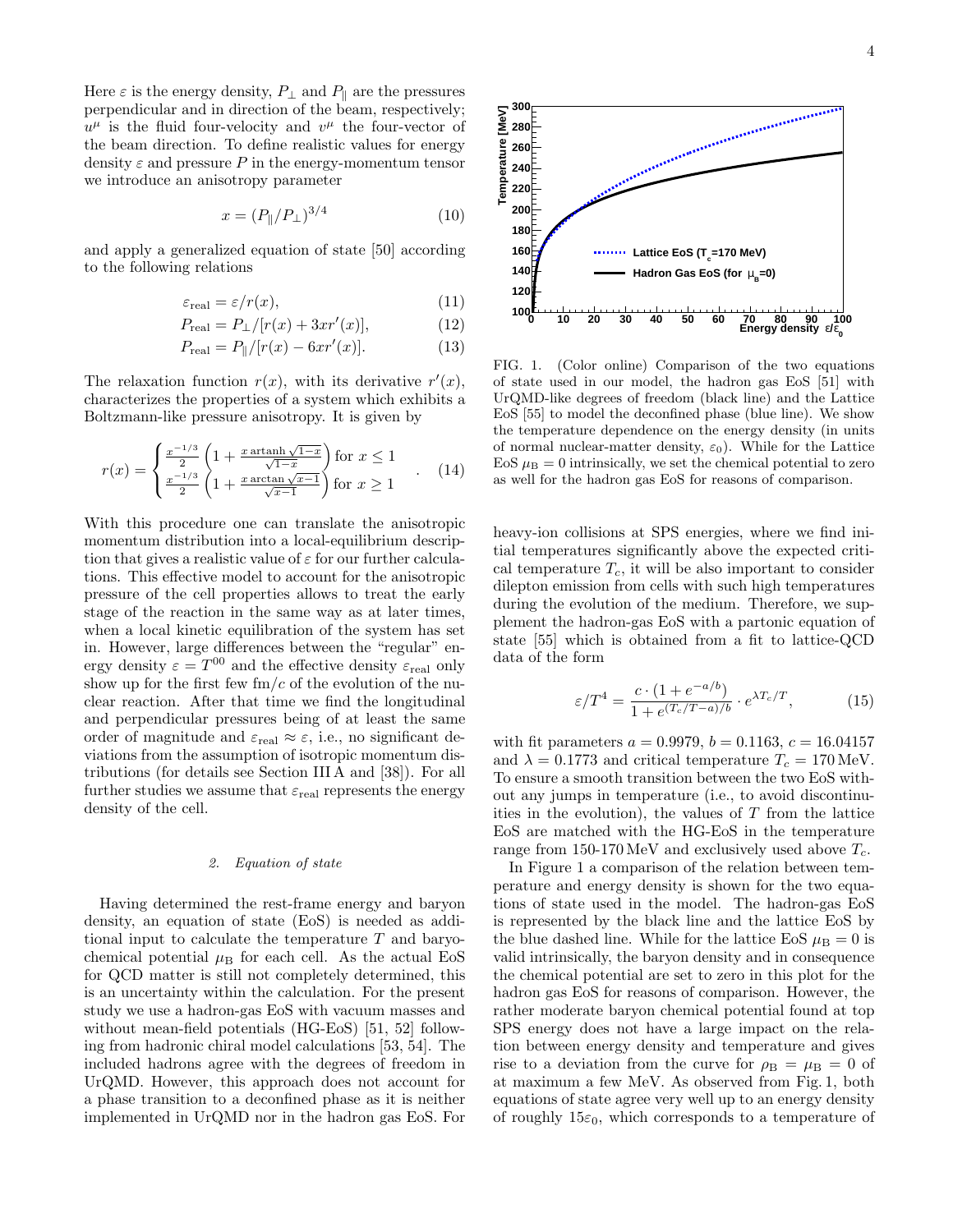5

200 MeV. This implies that both EoS are dual in the region around the phase transition, guaranteeing a smooth cross-over transition when changing from the QGP EoS to the hadron-gas EoS across the phase transition.

The parametrization of the Rapp-Wambach spectral function [56], which will be used in this study for convenient and reliable application, is constructed such that the presence of baryonic matter enters via a dependence on an effective baryon density

$$
\rho_{\text{eff}} = \rho_{\text{N}} + \rho_{\bar{\text{N}}} + 0.5 \left( \rho_{\text{B*}} + \rho_{\bar{\text{B*}}} \right). \tag{16}
$$

It includes nucleons and excited baryons as well as their anti-particles. The reason not to take  $\mu$ <sub>B</sub> is that the interaction between the  $\rho$  and a baryon is the same as with an anti-baryon, i.e., it is not the net-baryon number that affects the electromagnetic current-current correlation function but the sum of baryons and anti-baryons. In our approach, we calculate the value of  $\rho_{\text{eff}}$  not via the EoS but directly from the cell's rest-frame.

### 3. Pion chemical potential

In full chemical equilibrium all meson chemical potentials are zero since the meson number is not a conserved quantity. When applying the EoS as described above, the explicit assumption is that in each cell we find a thermally and chemically equilibrated system. However, it has been shown that in transport models during the initial non-equilibrium stage – which is dominated by high energy densities – an over-dense pionic system is created and remains for significant time-scales due to the long relaxation time of pions [57, 58]. This is mainly caused by initial string fragmentation and resonances decaying into more than two final particles (e.g.  $\omega \rightarrow 3\pi$ ) for which the back-reaction channel is not implemented. Also macroscopic approaches find non-zero  $\mu_{\pi}$  after the number of pions is fixed at the chemical freeze-out but the system further cools down and expands [59]. The appearance of a finite  $\mu_{\pi}$  has a large effect on the creation of  $\rho$  mesons and therefore on the thermal dilepton emission (see section II C). Therefore, though in general assuming chemical equilibrium, we exclude the pions from this assumption and extract a pion chemical potential in each cell via a Boltzmann approximation. The according relation for a relativistic gas is given by [60]

$$
\mu_{\pi} = T \cdot \ln \left( \frac{2\pi^2 n_{\pi}}{g_{\pi} T m^2 \mathcal{K}_2 \left( \frac{m}{T} \right)} \right),\tag{17}
$$

with the pion density  $n_{\pi}$  in the cell, the pion degeneracy  $g_{\pi} = 3$ , and the Bessel function of the second kind, K<sub>2</sub>. Other meson chemical potentials as, e.g., a kaon chemical potential are not considered in the present study, as the dependence of the  $\rho$  spectral function with regard to  $\mu_K$ is negligible.

### C. Dilepton emission rates

By assuming that the cells in our  $(3+1)$ -dimensional space-time grid are in local equilibrium (except for the finite  $\mu_{\pi}$ ) we can calculate the thermal emission from these cells. The dilepton emission is related to the imaginary part of the electromagnetic current-current correlation function [61, 62],  $\text{Im}\Pi_{\text{em}}^{(\text{ret})}$ . The full expression for the dilepton emission rate per four-volume and fourmomentum from a heat bath at temperature  $T$  and chemical potential  $\mu_{\rm B}$  takes the form [32]

$$
\frac{dN_{ll}}{d^4x d^4q} = -\frac{\alpha_{em}^2 L(M)}{\pi^3 M^2} f^{B}(q \cdot U; T) \times \text{Im } \Pi_{em}^{(\text{ret})}(M, \vec{q}; \mu_B, T), \qquad (18)
$$

where  $f^{\text{B}}$  denotes the Bose-distribution function and L the lepton phase-space factor,

$$
L(M) = \sqrt{1 - \frac{4m_{\mu}^2}{M^2}} \left( 1 + \frac{2m_{\mu}^2}{M^2} \right),
$$
 (19)

which reaches 1 rapidly above the threshold, given by twice the lepton mass.

To calculate invariant-mass spectra from equation (18) we integrate over four-volume and three-momentum

$$
\frac{\mathrm{d}N_{ll}}{\mathrm{d}M} = \int \mathrm{d}^4 x \frac{M \mathrm{d}^3 \vec{p}}{p_0} \frac{\mathrm{d}N_{ll}}{\mathrm{d}^4 x \mathrm{d}^4 p} \tag{20}
$$

In our case the integration over the four-volume simply reduces to a multiplication of the cell's four-volume.

### 1. Thermal ρ emission

There exist several approaches to calculate the inmedium spectral functions, e.g., by using empirical scattering amplitudes [63]. Here the  $\rho$  spectral function from hadronic many-body calculations by Rapp and Wambach [64] is used, which has proven a good agreement with experimental results at CERN-SPS and RHIC energies in previous studies [14, 15, 32]. In this approach, the hadronic part of the electromagnetic current-current correlator is saturated by light vector mesons according to the Vector Dominance Model (VDM). The correlator is hereby related to the  $\rho$  spectral function, respectively the propagator, as

Im 
$$
\Pi_{em}^{(ret)} = \frac{(m_{\rho}^{(0)})^4}{g_{\rho}^2}
$$
 Im  $D_{\rho}^{(ret)}$ . (21)

To determine the propagator, several contributions to the self-energy have to be considered, i.e., in this case the meson gas  $(\Sigma_{\rho M})$  and nuclear matter effects  $(\Sigma_{\rho B})$  as well as the in-medium  $\rho \pi \pi$  width  $(\Sigma_{\rho \pi \pi})$ . This results in

$$
D_{\rho} = \frac{1}{M^2 - (m_{\rho}^{(0)})^2 - \Sigma_{\rho \pi \pi} - \Sigma_{\rho M} - \Sigma_{\rho B}}.
$$
 (22)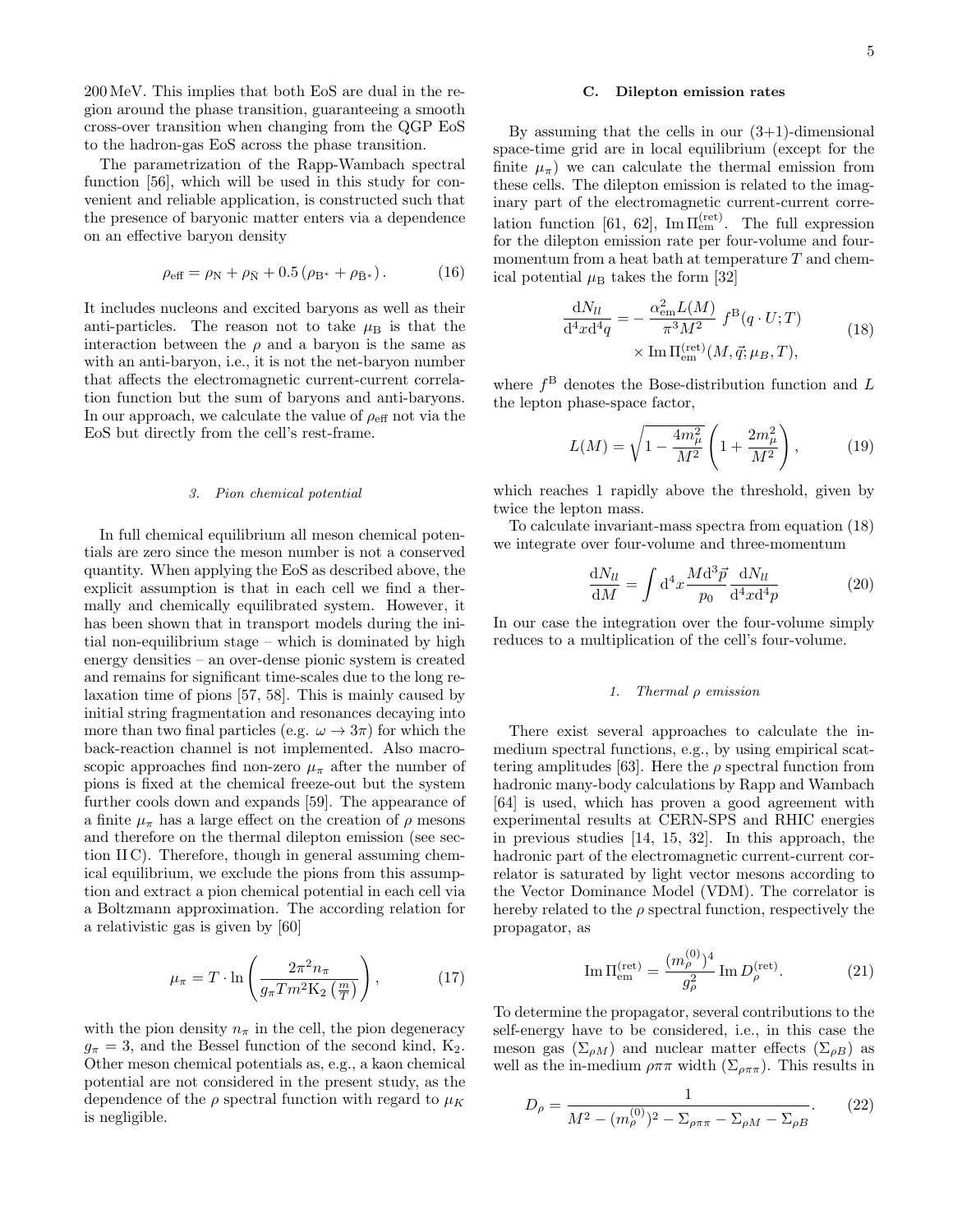For the present study we use a parametrization of the Rapp-Wambach spectral function [56] that has been checked against the full spectral function and proven to agree well, with a maximal deviation of up to 15% in the mass region around 0.4 GeV.

To arrive at the final yield  $N_{\rho \to ll}$  we have to generalize (18) for a chemical off-equilibrium state with finite pion chemical potential. It is necessary to include an additional (squared) fugacity factor, which is in Boltzmann approximation

$$
z_{\pi}^2 = \exp\left(\frac{2\mu_{\pi}}{T}\right). \tag{23}
$$

The reason for this is that the above expression for the dilepton emission rate (18) is independent of the hadronic initial and final states as only chemical potentials of conserved charges are considered (for which  $Q_i = Q_f$ ). However, since the pion number  $N_{\pi}$  is not a conserved quantity this assumption is no longer correct for  $\mu_{\pi} \neq 0$  which means that generally  $N_{\pi,i} - N_{\pi,f} \neq 0$ .

### 2. Multi pion emission

While the  $\rho$  meson is expected to dominate the dilepton emission in the low invariant mass range up to  $M = 1$  GeV, a continuum starts to develop above, and multi-pion interactions will contribute at higher masses.

As detailed in [65], the vector correlator at finite temperature takes the form

$$
\Pi_{\mu\nu}^V(p,T) = (1 - \varepsilon)\Pi_{\mu\nu}^V(p,0) + \varepsilon \Pi_{\mu\nu}^A(p,0) \tag{24}
$$

with the mixing parameter  $\varepsilon = T^2/(6F_\pi^2)$  ( $F_\pi$ : piondecay constant). In this paper, we follow the same approach as presented in [14, 15], using

$$
\Pi_V(p) = (1 - \varepsilon) z_\pi^4 \Pi_{V,4\pi}^{\text{vac}} + \frac{\varepsilon}{2} z_\pi^3 \Pi_{A,3\pi}^{\text{vac}} + \frac{\varepsilon}{2} (z_\pi^4 + z_\pi^5) \Pi_{A,5\pi}^{\text{vac}} \tag{25}
$$

according to vector/axial-vector correlators from taudecay data provided by ALEPH [66]. The pion chemical potentials are implemented via the fugacity factor  $z_{\pi}$ . The two-pion piece, as well as the three-pion piece corresponding to the  $a_1$  decay,  $a_1 \rightarrow \pi + \rho$ , have been excluded as they are already included via the  $\rho$  spectral function.

### 3. Quark-gluon plasma emission

The dilepton emission from the quark-gluon plasma has been considered to be one of the most promising probes for the formation of a deconfined phase. In such a QGP phase, a quark can annihilate with an anti-quark into a dilepton pair (via a virtual photon).



FIG. 2. (Color online) Longitudinal and transverse pressure for the central cell, as well as the anisotropy parameter  $x = (P_{\parallel}/P_{\perp})^{3/4}$  and the relaxation function  $r(x)$  as defined in equation (14).

Here we use a corresponding spectral function extrapolated from lattice QCD correlators for three-momentum  $\vec{q} = 0$  [67] and with a light-like limit, consistent with the leading order  $\alpha_s$  photon production rate [32]. The emission rate per four-volume and four-momentum takes the form

$$
\frac{\mathrm{d}N_{ll}}{\mathrm{d}^4x\mathrm{d}^4p} = \frac{\alpha_{\text{em}}^2}{6\pi^3} \sum_q e_q^2 \frac{\rho v(p_0, \vec{p}, T)}{(p_0^2 - \vec{p}^2)(e^{p_0/T} - 1)},\tag{26}
$$

where  $\rho_V$  denotes the vector spectral function. The current calculation assumes that the chemical potential is zero in the deconfined phase, i.e., that the quark and anti-quark distributions are equal.

For comparison also the pure perturbative quark-gluon plasma contribution is calculated. The rate has been evaluated for lowest order  $q\bar{q}$  annihilation [68] as

$$
\frac{dN_{ll}}{d^4x d^4p} = \frac{\alpha_{em}^2}{4\pi^4} \frac{T}{p} f^B(p_0; T) \sum_q e_q^2
$$
  
 
$$
\times \ln \frac{(x_- + y) (x_+ + \exp[-\mu_q/T])}{(x_+ + y) (x_- + \exp[-\mu_q/T])}
$$
(27)

with the expressions  $x_{\pm} = \exp[-(p_0 \pm p)/2T]$  and  $y =$  $\exp[-(p_0 + \mu_q)/T]$ . Again, the quark chemical potential  $\mu_q$  is zero for our considerations.

### 4. Non-thermal ρ emission

In addition to the thermal contribution, we also have to handle those cells where (i) the temperature is lower than 50 MeV (late stage), i.e., where it is not reasonable to assume a thermal emission and (ii) with no baryon but only meson content (in these cells the density is usually also quite low) which inhibits a determination of a local rest frame according to the Eckart description and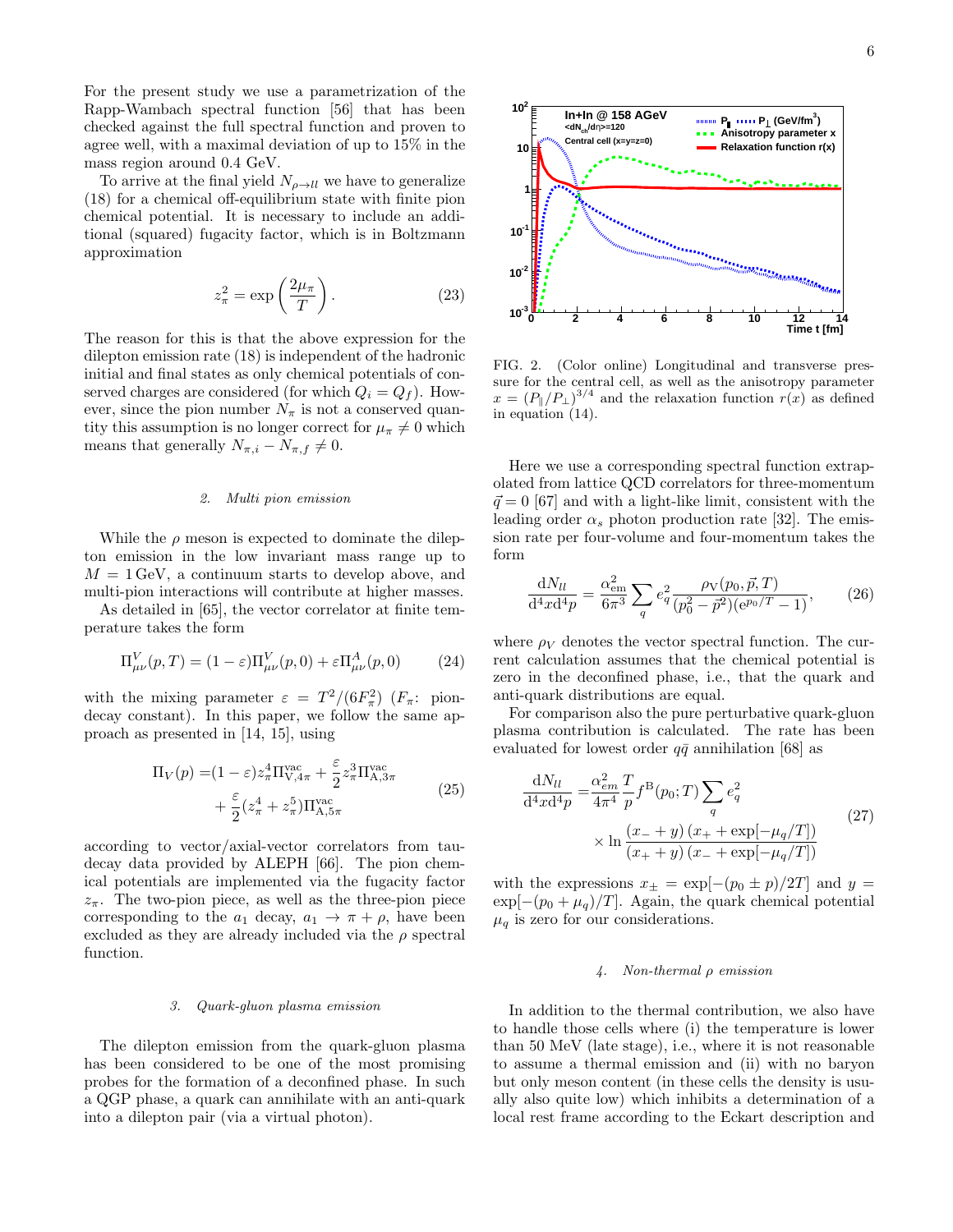

FIG. 3. (Color online) Transverse (a) and longitudinal (b) profiles of the energy density  $\varepsilon$  and the baryon density  $\rho_B$ . The left plot shows the dependence of  $\varepsilon$  and  $\rho_B$  on the position along the x-axis, with y and z coordinates fixed to 0. The right plot shows the dependence along the z-axis (i.e., along the beam axis) with  $x = y = 0$ . The results are presented in units of the normal nuclear-matter densities,  $\varepsilon_0$  and  $\rho_0$ .

in consequence one can not determine  $T$  and  $\mu$ <sub>B</sub> in this way. In these cases we directly take the  $\rho^0$  mesons from the UrQMD calculations. Within the transport approach they are mainly produced either via decay of heavy resonances (e.g.  $N_{1520}^* \rightarrow \rho N$ ) or the reaction  $\pi \pi \rightarrow \rho$ . Production via strings is possible as well. For these  $\rho^0$ mesons we apply a shining procedure that is conventionally used to calculate dilepton emission from a transport approach [69].

The mass-dependent width for the direct decay of a  $\rho^0$ meson to a dilepton pair is expressed according to [70]

$$
\Gamma_{V \to ll}(M) = \frac{\Gamma_{V \to ll}(m_{\rho})}{m_{\rho}} \frac{m_{\rho}^4}{M^3} \cdot L(M), \tag{28}
$$

with the partial decay width at the  $\rho$ -pole mass  $\Gamma_{\rho \to ll}(m_{\rho}); L(M)$  denotes the lepton phase-space factor (19).

The according dilepton yield is then obtained by summing over all  $\rho^0$  mesons from the low temperature cells,

$$
\frac{dN_{ll}}{dM} = \frac{\Delta N_{ll}}{\Delta M} = \sum_{i=1}^{N_{\Delta M}} \sum_{j=1}^{N_{\rho}} \frac{\Delta t}{\gamma_{\rho}} \frac{\Gamma_{\rho \to ll}(M)}{\Delta M}.
$$
 (29)

Here  $\Gamma_{\rho \to ll}(M)$  is the electromagnetic decay width of the considered resonance defined in (28) and  $\Delta t$  is the length of a time step within our calculation. The factor  $\gamma_{\rho}^{-1}$ is introduced to account for the fact that the  $\rho$  meson lives longer in the center of mass system of the UrQMD calculation than in its rest frame in which the shining is applied (relativistic time dilation).

Note that we use the shining procedure only for cells for which we do not calculate the thermal emission, in consequence we avoid any form of double-counting.

### III. RESULTS

The following calculations were performed with the coarse-graining approach as described above. To compare our results with the data recorded by the NA60 Collaboration, an input of 1000 UrQMD events with a random impact-parameter distribution restricted to  $b < 8.5$  fm has been used, which corresponds to a value of  $\langle dN_{ch}/d\eta \rangle \approx 119$  in one unit of rapidity around midrapidity in the center-of-mass frame. This is very close to the value of  $\langle dN_{ch}/d\eta \rangle_{\text{exp}} = 120$  which NA60 measured within their acceptance.

Note that several coarse-graining runs with different UrQMD events as input had to be performed to obtain enough statistics, especially for the non-thermal  $\rho$  contribution.

#### A. Space-time evolution

As dileptons are radiated over the whole space-time evolution of the nuclear reaction, it is important to model the dynamics as realistically as possible. When studying the electromagnetic radiation from the hot and dense phase of heavy-ion collisions, the thermodynamic properties of the fireball are the main input for the calculations.

We first investigate the anisotropic situation at the beginning of the collision. Figure 2 shows – for the central cell at the origin of our grid – the time evolution of the longitudinal and transverse pressure,  $P_{\parallel}$  and  $P_{\perp}$ , together with the anisotropy parameter,  $x$ , and the relaxation function,  $r(x)$ , as defined in Eqs. (10) and (14). As one expects, the first time steps are characterized by high values of  $P_{\parallel}$  while  $P_{\perp}$  is rather negligible first but increases significantly later. Both quantities initially differ by three orders of magnitude. In the course of the evolution the values are approaching each other and become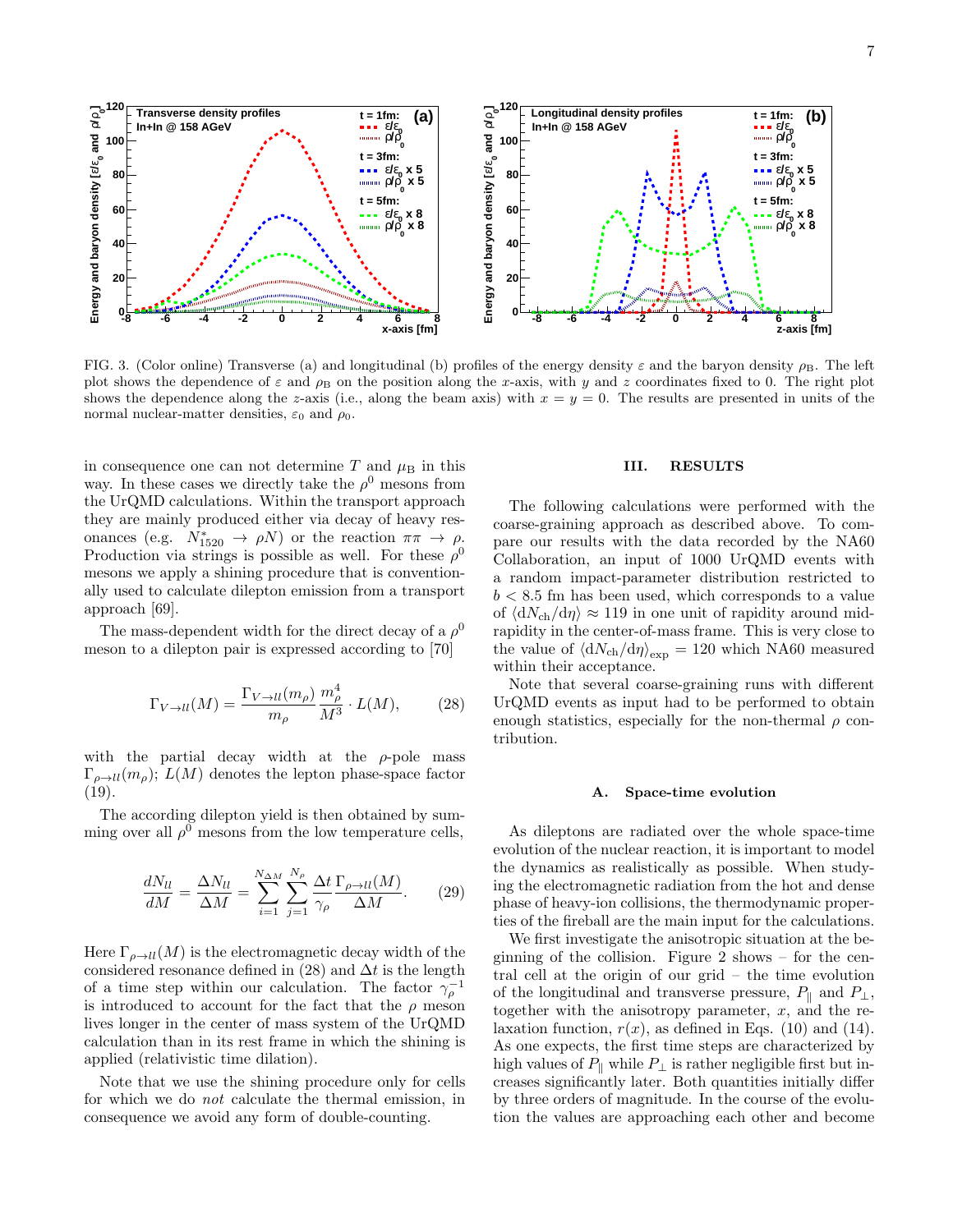

FIG. 4. (Color online) Left panel (a): Time evolution of the baryon density  $\rho_B$  (short dashed) and energy density  $\varepsilon$  (long dashed) for the cell at the center of the coarse-graining grid  $(x = y = z = 0)$ . The results are given in units of the ground-state densities  $\varepsilon_0$  and  $\rho_0$ . Right panel (b): Time evolution of the temperature T (red dash-dotted), baryon chemical potential  $\mu_B$ (green short dashed) and the pion chemical potential  $\mu_{\pi}$  (blue dotted) in the central cell. The thin grey line indicates the transition from the Lattice EoS to the Hadron Gas EoS at the transition temperature of  $T = 170$  MeV.

equal around  $t = 2 \, \text{fm}/c$ . But they do not remain equal at later times but the perpendicular pressure then exceeds the longitudinal one by a factor 3-5 in the further development until they finally equalize around  $t = 10$  fm/c. This finding agrees with previous studies of the kinetic equilibration within the UrQMD model [38]. When considering the influence of the pressure anisotropy on the local thermodynamic properties one has to bear in mind that according to (11) the realistic energy density in the cell is determined by the relaxation function  $r(x)$ . Its value drops rapidly from an initial value of 10 (i.e. the realistic isotropized energy density is here only 10% of the actual energy density in the cell) to 1 at  $t = 2 \text{ fm}/c$ and remains on that level. In consequence, the anisotropy does not significantly influence the thermodynamic properties in the cell after  $2 \text{ fm}/c$ .

The transverse and the longitudinal profiles of the energy density  $\varepsilon$  and the baryon density  $\rho_B$  are presented in Figure 3. The left plot (a) shows the distribution of  $\rho$  and  $\varepsilon$  in dependence on the position along the x-axis whereas  $y = z = 0$  and the right plot (b) shows the dependence on the z-position (i.e. along the beam axis) with  $x = y = 0$ . The results are plotted for three different time steps, at 1, 3 and  $5 \text{ fm}/c$  after the beginning of the collision. (Note that the results for  $t = 3 \text{ fm}/c$ and  $5 \text{ fm}/c$  are scaled up for better comparability.) The shape of the transverse profile looks almost identical at all times with a clear peak at  $x = 0$ , which is falling off smoothly on both sides at the more peripheral and less dense regions where consequently also less energy is deposited. However, both energy and baryon density decrease clearly in the course of time due to the expansion of the system. This expansion can directly be seen in the longitudinal profile on the right side. On the one hand, we see one clear peak structure at  $t = 1$  fm/c when the two nuclei still mostly overlap. However, at  $t = 3 \text{ fm}/c$ 

and  $5 \text{ fm}/c$  we observe a double-peak structure with maxima that sheer off from each other. A region of high  $\varepsilon$ and  $\rho_B$  is created in between when the two nuclei have traversed each other. Stopping effects have produced this hot and dense zone, whereas some remnants of the nuclei still fly apart with high velocity. As we can see from these profiles, the highest initial baryon and energy densities should be expected at the origin of our grid in the center of the collision. Indeed the time evolution of  $\varepsilon$  and  $\rho$  in Figure 4 (a) shows a rapid rise up to baryon and energy densities of 20 times respectively 100 times the ground state densities. The maxima are reached at a time of about  $1.2 \text{ fm}/c$  after the beginning of the collision and in the following the densities decrease again – first rapidly, then slower again. After application of the equation of state we observe a similar behavior for the time dependence of the temperature, with values of up to 300 MeV. It is important to bear in mind that we apply two different EoS here, a lattice EoS for temperatures above 170 MeV to mimic a Quark-Gluon-Plasma phase and a Hadron-Gas EoS for lower temperatures. As we see, a smooth transition in temperature between the two EoS is obtained around  $t = 5 \, \text{fm}/c$ , which one would have already expected from the fact that the EoS agree quite well for  $T < 200 \,\text{MeV}$ . The baryo-chemical potential from the hadron gas EoS slowly rises from a value of 200 MeV at the transition time up to a maximum of 400 MeV in the course of the evolution. This increase is similar to the findings of [40] and caused by the stronger relative decline of the energy density compared to the baryon density. A different behavior can be observed for the pion chemical potential  $\mu_{\pi}$ , which is around 100 MeV first and then drops to values around 0. This is unlike the findings of fireball approaches, where particle numbers are fixed at a freeze-out and the subsequent cooling of the system leads to a build-up of a finite pion chemical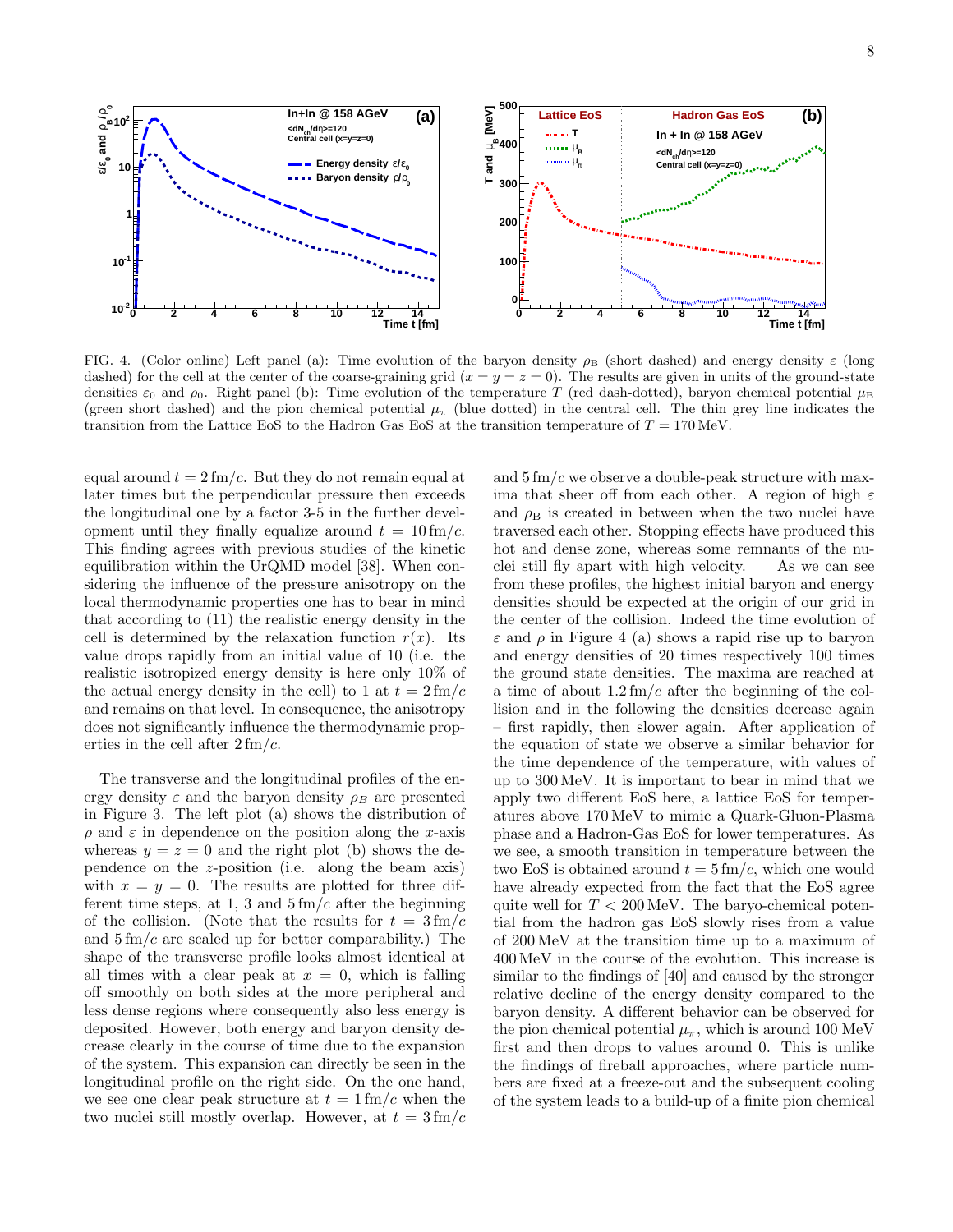

FIG. 5. (Color online) Invariant mass spectra of the dimuon excess yield in In+In collisions at a beam energy of 158 AGeV, for the low-mass region up  $1.5 \,\text{GeV}$  (a) and the intermediate-mass regime up to  $2.8 \,\text{GeV}$  (b). We show the contributions of the in-medium  $\rho$  emission according to the Rapp-Wambach spectral function [56] (blue short dashed), the contribution from the Quark-Gluon Plasma, i.e.,  $q\bar{q}$ -annihilation, according to lattice rates [32, 67] (green dashed) and the emission from multipion reactions, taking vector-axial-vector mixing into account [15] (orange dash-dotted). Additionally a non-thermal transport contribution for the  $\rho$  is included in the yield (dark blue dash-dotted). Only left plot: For comparison the thermal  $\rho$  without any baryonic effects, i.e. for  $\rho_{\text{eff}} = 0$ , is shown (violet dash-double-dotted) together with the yield from pure perturbative  $q\bar{q}$ annihilation rates (green dotted). The results are compared to the experimental data from the NA60 Collaboration [11, 12, 71]

potential. The picture in our transport approach is completely different, as pions can be produced and absorbed over the whole evolution in the system.

As we see from the time evolution of the central cell, the temperature reaches values of 100 MeV even after a time of  $15 \text{ fm}/c$ . However, this is a special case and for most cells the temperature has already dropped beyond significance before. But in contrast to many approaches with a fixed lifetime of the fireball, here an underlying microscopic transport description is applied which takes into account that some singular cells still reach quite high temperatures and densities even after the usually assumed fireball lifetimes. The contribution to the dilepton yield from these few cells is, however, quite negligible.

#### B. Dilepton spectra

The next step is to investigate how the space-time evolution obtained by coarse-graining the transport simulations is reflected within the resulting dilepton spectra. It is hereby of particular interest whether and how the differences in the reaction dynamics as compared to the fireball parametrizations will be reflected in the  $\mu^+\mu^$ distributions as measurable in experiment (and whether one by this can discriminate between different scenarios of the fireball evolution).

In Figure 5 the resulting dimuon invariant-mass spectra from the coarse-graining calculations are compared to data from the NA60 Collaboration. There the dimuon excess yield in In+In collisions at a beam energy of  $E_{\rm lab} = 158 \,\text{AGeV}$  with  $\langle dN_{\rm ch}/d\eta \rangle = 120$  is shown, for the low-mass region up to  $M = 1.5 \,\text{GeV}$  (a) and the

intermediate-mass regime up to 2.8 GeV (b). We show the contributions of the in-medium  $\rho$  emission, from the quark-gluon plasma, i.e.,  $q\bar{q}$ -annihilation, and the emission from multi-pion reactions, taking vector-axial-vector mixing into account. The dilepton emission due to decays of  $\rho$  mesons from the low-temperature cells is included as well, but in the full  $p_t$ -integrated spectrum it is rather negligible compared to the other contributions. Comparison with the experimental data from the NA60 Collaboration [11, 71] shows a very good agreement of our theoretical result with their measurement. Only a slight tendency to underestimate the data in the invariant mass region from 0.2 to 0.4 GeV and a minor excess above the data in the pole region is observed. As the low-mass enhancement and the melting of the peak at the pole mass are mainly caused by the baryonic effects on the  $\rho$  meson spectral function and very sensitive to the presence of baryons and anti-baryons, this might be due to the fact that the baryon densities (respectively the baryon chemical potential) are still slightly too low in our approach. An additional modification of the spectral shape not considered here may also be caused by the  $\omega$ -t-channel exchange. It has been found, however, to give only a small contribution to the total yield and is significant only for high transverse momenta [15]. Furthermore, one has to bear in mind as well that there is an uncertainty of up to 15% around  $M \approx 0.4$  GeV between the parametrized spectral function and its full evaluation from thermal field theory which has been found in a full comparison between both approaches [56], as mentioned above. Taking this and the systematic uncertainties of the experimental data and of the model calculations into account, we conclude that the approach is fully able to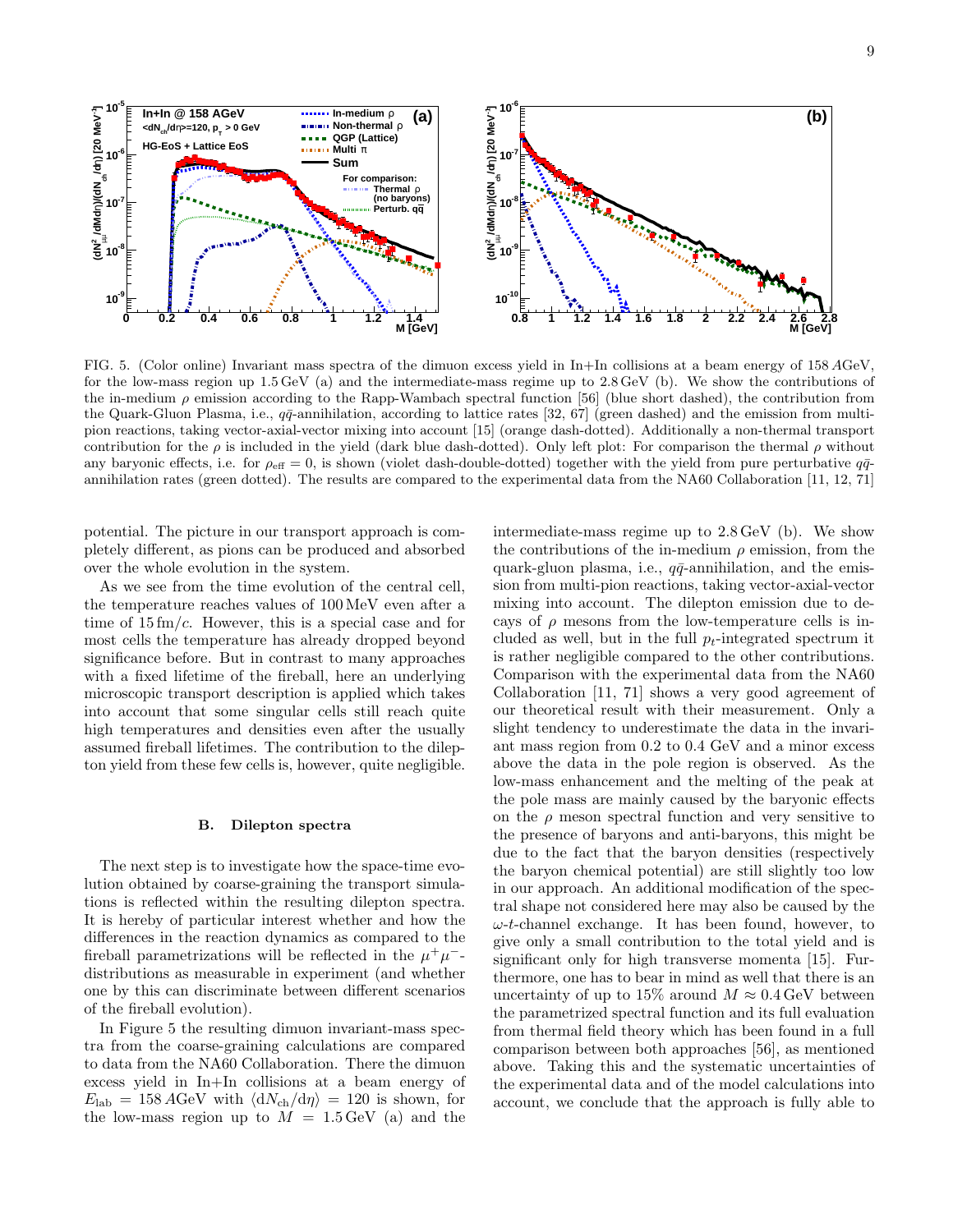

FIG. 6. (Color online) Transverse-mass  $(m_t - M)$  spectra in four different mass bins of the dimuon-excess yield in In+In collisions at a beam energy of 158 AGeV. We have the mass ranges  $0.2 \text{ GeV} < M < 0.4 \text{ GeV}$  (a),  $0.4 \text{ GeV} < M < 0.6 \text{ GeV}$  (b),  $0.6 \,\text{GeV} < M < 0.9 \,\text{GeV}$  (c) and the highest mass bin with  $1.0 \,\text{GeV} < M < 1.4 \,\text{GeV}$  (d). The different contributions are the same as in Figure 5. The results are compared to the experimental data from the NA60 Collaboration [72].

describe the total NA60 invariant mass spectrum with excellent accuracy.

To get an impression of the dominant role of baryoninduced medium modifications, the thermal  $\rho$  contribution assuming the absence of all baryons and anti-baryons (i.e., for  $\rho_{\text{eff}} = 0$ ) is also shown in Figure 5. In this case only meson-gas effects have an influence on the spectral function. Compared to the full in-medium  $\rho$ , it exhibits slightly more strength at the  $\rho$  meson's pole mass but is significantly below the experimental yield for  $M < 0.6 \,\text{GeV}$  by a factor of 2-5. Clearly, only the inclusion of interactions with baryonic matter can explain the low-mass dilepton excess, as has been noticed in previous studies [15].

Comparing the dilepton emission rates obtained from the lattice and from perturbative  $q\bar{q}$ -annihilation, both rates are identical for masses larger than 0.8 MeV, while the non-perturbative effects included in the lattice calculations give rise to a strong increase (up to a factor 3) of the yield at lower invariant masses. It is notable that the shape of the slope in the region  $M > 1.5$  GeV is described with very good accuracy. This is important, as the

hadronic contribution which dominates at lower masses becomes negligible here, and the yield is dominated by emission from the QGP phase. The intermediate-mass region is therefore a good benchmark for a correct description of the  $q\bar{q}$  emission and allows for a reliable determination of the space-time averaged temperature without distortion from blue-shift effects due to flow (as is the case for effective slopes of  $p_t$  spectra) [73]. Note, however, that in contrast to the results from a fireball approach we here get a slightly larger contribution from the hadronic domain ( $\rho$  and multi- $\pi$ ), whereas in the fireball approach a more dominant QGP contribution is found, especially at low masses [15, 73]. This finding strengthens the hypothesis of duality between the hadronic and partonic dilepton emission in the transition temperature region between both phases [2].

In Figure 6 we present the transverse-mass  $(m_t - M)$ spectra in four different mass bins of the dimuon-excess yield in In+In collisions. The results are shown for mass bins of  $0.2 \,\text{GeV} < M < 0.4 \,\text{GeV}$  (a),  $0.4 \,\text{GeV} <$  $M < 0.6 \,\text{GeV}$  (b),  $0.6 \,\text{GeV} < M < 0.9 \,\text{GeV}$  (c), and  $1.0 \,\text{GeV} < M < 1.4 \,\text{GeV}$  (d). The different contributions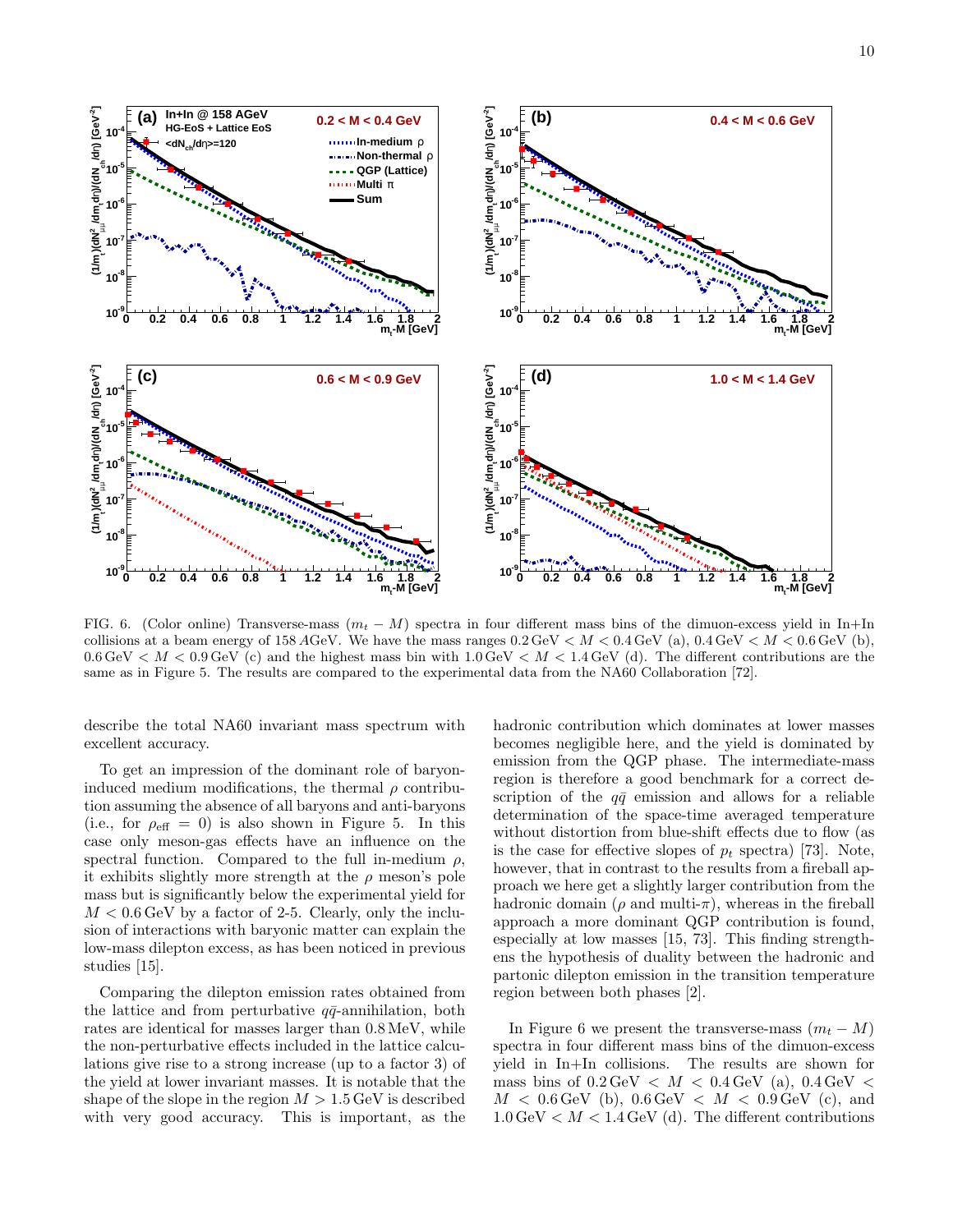

FIG. 7. The invariant mass spectra of the dimuon excess yield in In+In collisions at a beam energy of 158 AGeV, for the lowmass region as in the left plot of Figure 5, but for 6 different  $p_t$ -bins ranging from  $p_t = 0$  to 1.2 GeV. The different contributions are the same as in Figures 5 and 6. The results are compared to the experimental data from the NA60 Collaboration [11].

are the same as in Figure 5. Comparison to the NA60 results [72] shows again a very good agreement. The calculations are in almost all cases within the error bars of the experimental data. Interesting is the dominance of the different contributions in certain transverse-mass respectively -momentum ranges. While the in-medium  $\rho$ dominates the spectra at low  $m_t$  for all but the highest mass bin, the QGP and the non-thermal  $\rho$  do not significantly contribute at low  $m_t$  but their relative strength

increases when going to higher transverse mass.

Besides the invariant-mass and the transverse-mass spectra, we also studied the former as resolved in different  $p_t$ -slices. This analysis is of special interest as theoretical studies show that the medium modifications of the  $\rho$  spectral function depend strongly on the momentum. While a significant change of the spectral shape is predicted based on constraints from vacuum scattering and decay data at low momenta, this effect should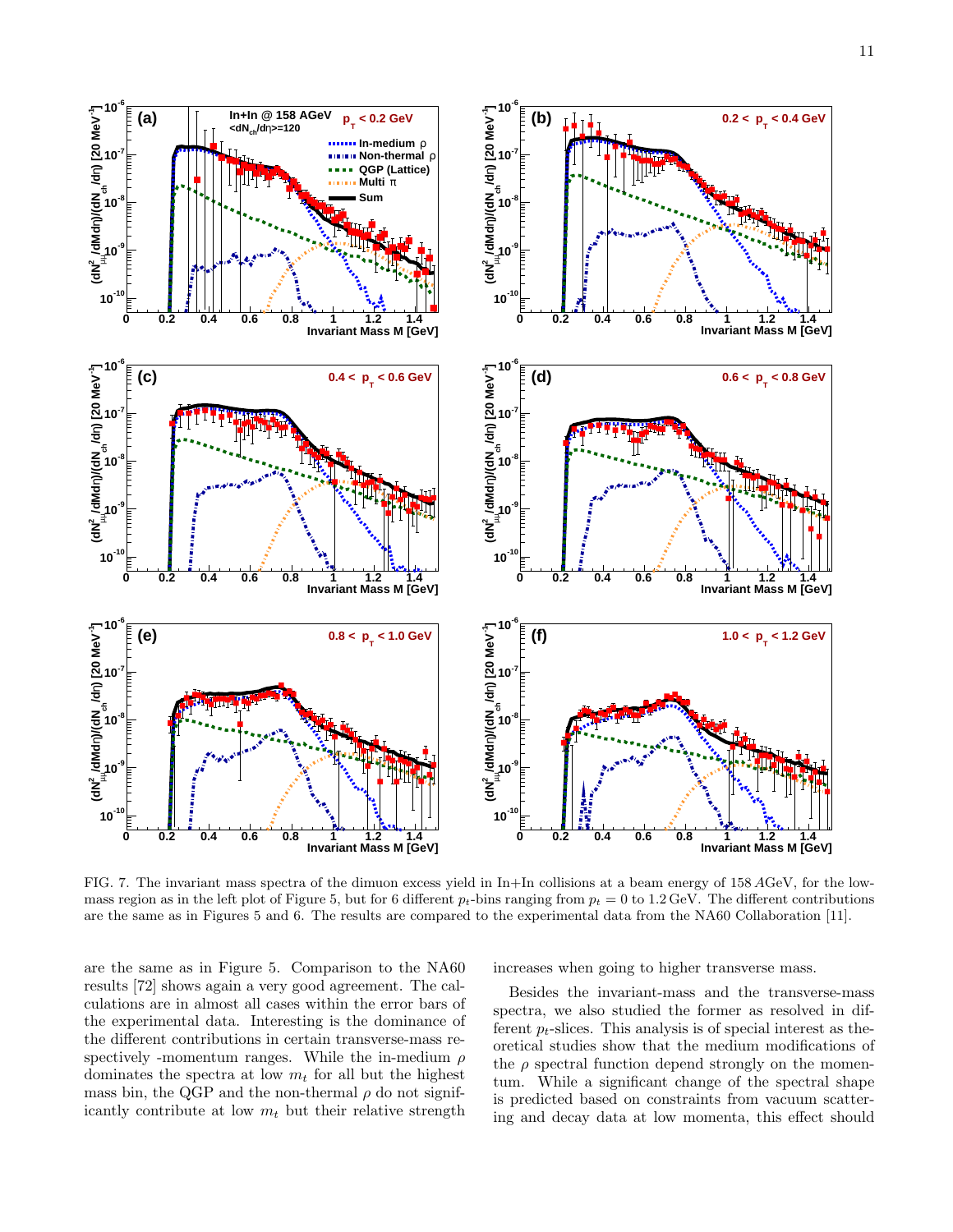

FIG. 8. Same as in Figure 7, but for higher  $p_t$ -bins ranging from  $p_t = 1.2$  to 2.4 GeV. The different contributions are the same as in Figures 5 and 6. The results are compared to the experimental data from the NA60 Collaboration [11].

become less and less significant for higher momenta [6]. The resulting invariant mass spectra are shown in Figures 7 and 8, with 12 different plots representing the different  $p_t$ -bins with a width of  $\Delta p_t = 200 \,\text{MeV}$ , ranging from the lowest values  $0.0 \leq p_t \leq 0.2 \,\text{GeV}$  up to the highest transverse momentum bin with  $2.2 \text{ GeV} \leq p_t \leq 2.4 \text{ GeV}$ . Our calculations once again agree with the data and especially show the clear momentum dependence of the  $\rho$ contribution in the region below the meson's pole mass. While for the lowest  $p_t$ -bin the yield in the mass range

from 0.2 GeV to 0.4 GeV exceeds even the yield at the pole mass, this excess becomes increasingly smaller when we go to higher transverse momenta. For the highest  $p_t$ bin the shape of the  $\rho$  in the invariant mass spectrum looks almost as in the vacuum. Besides, the relative contribution from the non-thermal transport  $\rho$  is increasing when going to higher transverse momentum. It is in addition noteworthy that also the non-thermal  $\rho$ , for which no explicit in-medium modifications are implemented in UrQMD, shows dynamically some  $p_t$ -dependence of the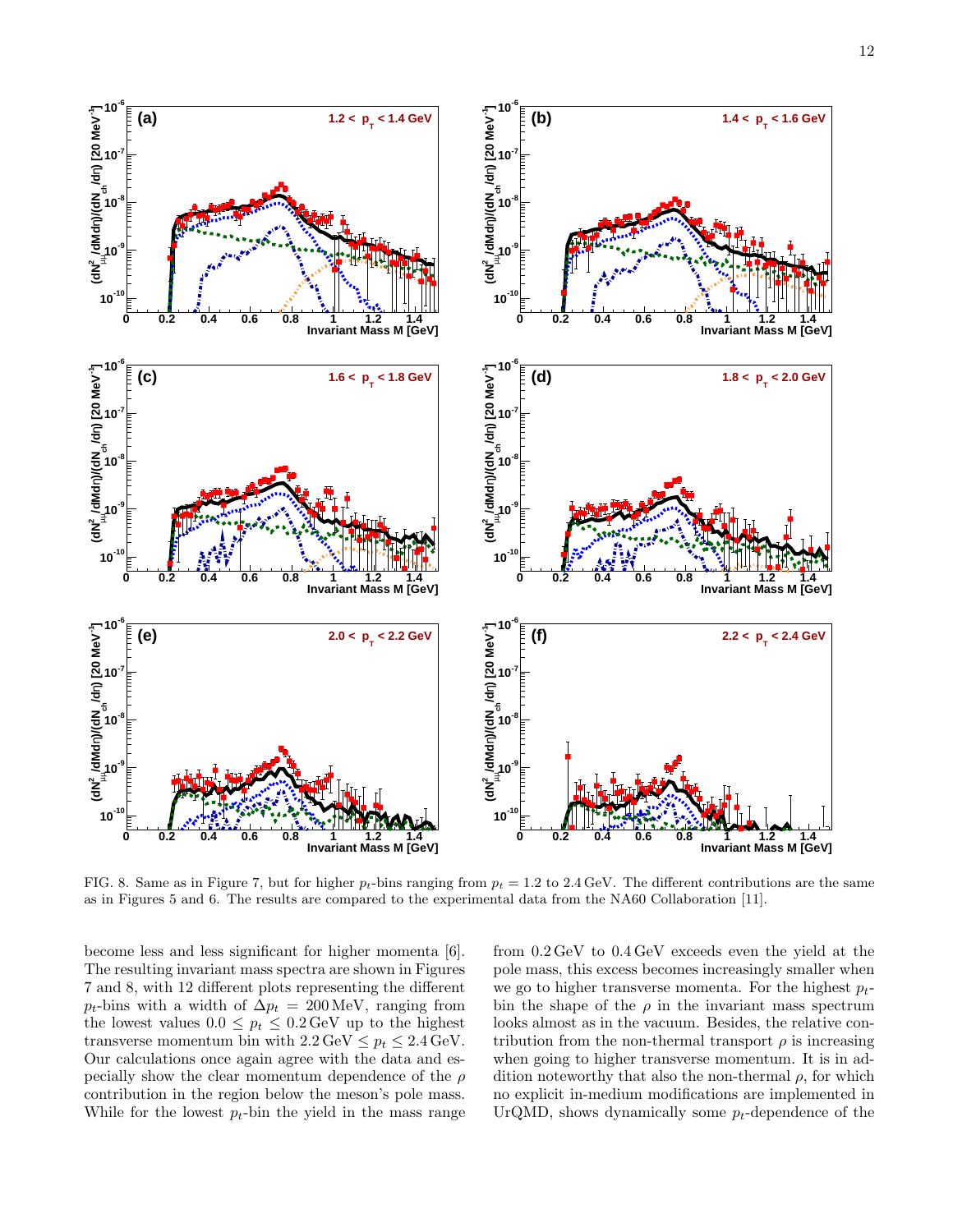13

spectral shape. However, this is not surprising since the transport model includes effects like resonance excitation, rescattering or reabsorption that can cause such a momentum dependent mass distribution, i.e., the spectral properties of the transport  $\rho$  include some medium effects and thus differ from those in the vacuum. The very same microscopic mechanisms, of course, also cause the medium modifications of the spectral functions within the thermal quantum-field theoretical models.

Yet, for  $p_t$  greater than 1.2 GeV the yield in the pole mass region of the  $\rho$  meson, i.e. at  $M \approx 770 \,\text{MeV}$ , is still not described fully. The experimental data show a more prominent and sharper peak structure than we find within our approach. Some of the "freeze-out" respectively "vacuum"  $\rho$  contribution might be missing in spite of including the non-thermal transport  $\rho$ .

In general it is interesting to see how the correct description of all the three different thermal contributions is necessary to achieve agreement with the data over the whole transverse momentum range. For example, at the lowest masses (below  $0.4 \,\text{GeV}$ ) the broadened  $\rho$  delivers the significant contribution for low  $p_t$ , while at higher  $p_t$  the emission from the deconfined phase dominates at these masses. This is another good benchmark that shows that we obviously describe the thermal emission quite realistically. Nevertheless, one also has to stress that the results for the total dilepton spectra obtained in the present study agree with the studies performed with fireball parametrizations, though the space-time evolution shows significant differences between the two models. This indicates that the time-integral nature of dilepton spectra to a large extent disguises the details of the reaction dynamics by averaging over volume and lifetime.

## IV. CONCLUSIONS & OUTLOOK

In this paper we have presented a coarse-graining approach to the calculation of dilepton production in heavyion collisions. Using an ensemble of several events from transport calculations with the UrQMD model, we put the output on a space-time grid of small cells. By averaging the particle distribution in each cell over a large number of events and going into the local rest frame we can calculate the energy and baryon density and consequently temperature and chemical potential by introducing an equation of state. When the thermodynamic properties of the cell are known the corresponding thermal dilepton emission rates can be determined. With this procedure it is aimed to achieve a more realistic description of dilepton production in heavy-ion collisions. Since a complete non-equilibrium treatment of medium modifications is an extremely difficult task, the coarsegraining approach is intended as a compromise to apply in-medium spectral functions in combination with a microscopic description of the bulk evolution of a heavy-ion collision.

The agreement between our results for thermal dilep-

ton invariant- and transverse-mass spectra and the experimental findings of the NA60 collaboration is very good. The coarse-graining study also confirms previous calculations with the same spectral function within a fireball approach [14, 15, 73]. However, it is remarkable that in spite of differences in the dynamics of the reaction, the final results are so similar in both approaches. The main distinctions are, in summary:

- (i) The rise of large chemical potentials in the earlier stages of the reaction within the coarse-graining approach, while in the fireball model a finite  $\mu_{\pi}$  shows up after the freeze-out.
- (ii) A larger fraction of QGP dilepton contribution is found in the fireball model while we get less QGP and more hadronic emission when coarse-graining the microscopic dynamics.
- (iii) The lifetime of the hot and dense system is about  $7 \text{ fm}/c$  in the fireball parametrization while we still find thermal emission even after much longer time of  $15 \text{ fm}/c$  in the present study. Note hereby that for the latter case T,  $\mu_B$  (respectively  $\rho_{\text{eff}}$ ) and  $\mu_{\pi}$ are determined locally whereas the fireball model assumes global thermal equilibrium.

The obvious explanation for the agreement is that the dilepton spectra are only time-integrated results and therefore less significant with regard to the very details of the reaction evolution but rather the global scale of the dynamics, i.e., one is mainly sensitive to the average thermal properties of the system. The high-mass tail of the invariant mass spectrum, which is clearly dominated by the QGP emission (i.e. for  $M > 1.5 \,\text{GeV}$ ) is a good example for this. It reflects the true average temperature of the source (without blue shifts as in the photon case) and was found to be roughly 205 MeV in fireball models. Looking at the details, one finds however that the QGP yield for very high masses over 2.5 MeV is larger in the coarse-graining, but the overall slope of the partonic emission is flatter so that the differences between the two approaches show up especially at lower masses. This can be explained by the fact that we have some very hot cells with temperatures above 300 MeV populating the yield at very high masses, while the initial temperature in the fireball is only 245 MeV. In contrast, the overall QGP emitting volume is larger in the fireball model due to the assumption of global equilibrium, while only a limited number of cells reaches above  $T_c$  in the coarse-graining approach. For lower masses, less QGP yield is counter-balanced by a larger hadronic contribution. This is not surprising, because the lower number of high-temperature cells corresponds to a larger fraction of low-temperature emission. A more detailed comparison beyond this will be addressed in a future work. However, it becomes already clear that there are several aspects which only show up in their combined effect in the dilepton spectra, so e.g. a smaller volume can be compensated by a longer lifetime of the fireball.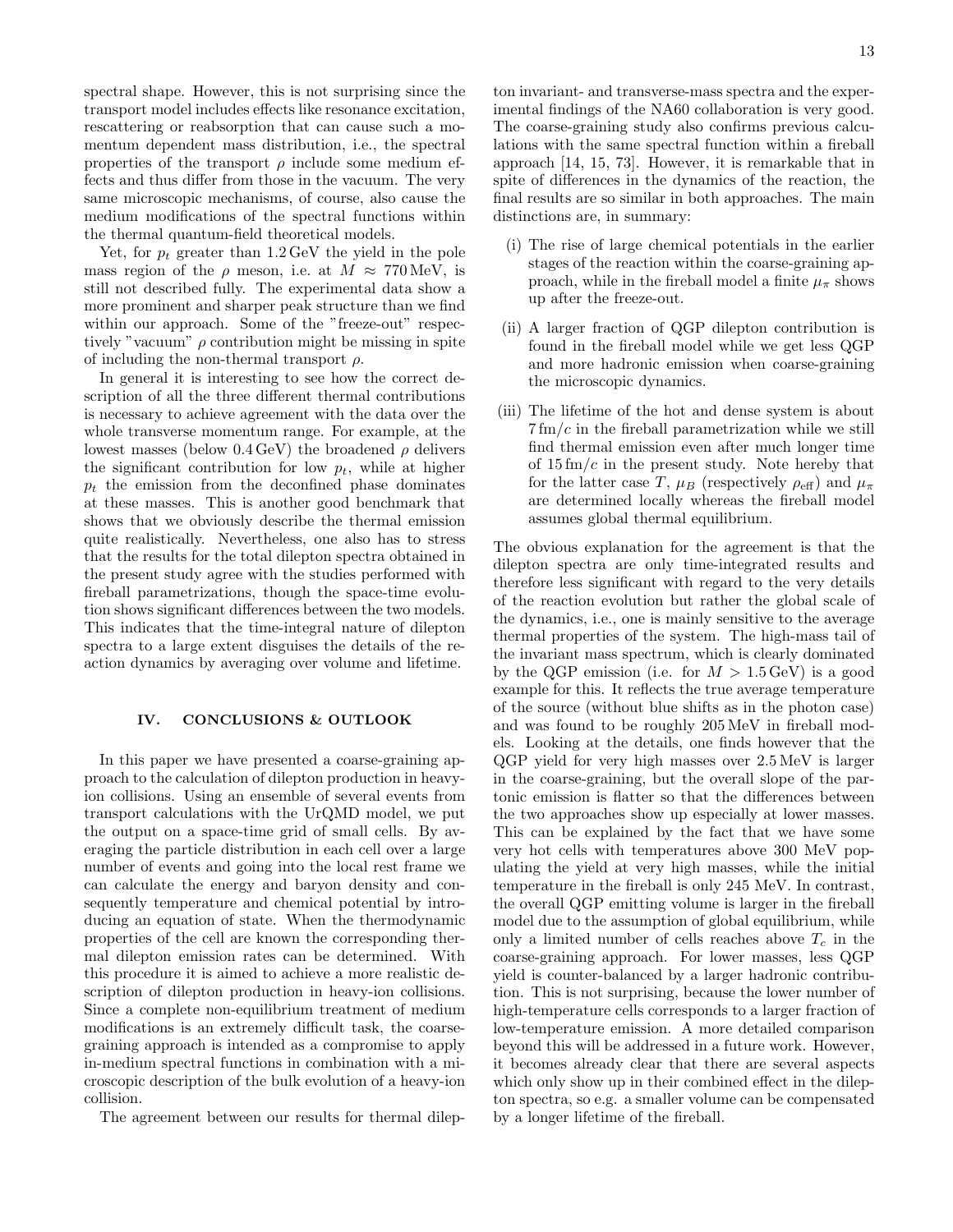Nevertheless, in spite of the insensitivity with regard to the detailed reaction dynamics, we can also draw some conclusions by the agreement of the results from the fireball and coarse-graining model:

- 1. The large influence of baryons on the spectral shape of the  $\rho$  which is clearly responsible for the enhancement of the dilepton yield in the mass range  $0.2 \,\text{GeV} < M_{\mu\mu} < 0.6 \,\text{GeV}$ . The most significant modifications of the spectral function of the  $\rho$  are found at low momenta, in line with previous experimental and theoretical investigations.
- 2. Thermal emission from the QGP, at least in parts for temperatures significantly above the critical temperature  $T_c$ . Without this both models fail to fully explain the invariant mass spectrum at higher invariant masses.
- 3. Especially for the mass region above the  $\rho$  meson, i.e, for  $1 \text{ GeV} < M_{\mu\mu} < 2 \text{ GeV}$  the results also strengthen the hypothesis of quark-hadron duality, i.e., that the thermal emission rates are dual in the temperature range around the transition temperture between the partonic and the hadronic phase.

For the future the latter two points deserve further investigation, especially with regard to the transition from the hadronic to the partonic phase. The present results show that it will be hard to definitely determine details of the evolution of the reaction by means of dilepton spectra. But the question whether electromagnetic probes can give hints for the creation of a QGP phase or whether

- [1] T. Hatsuda and S. H. Lee, Phys. Rev. C 46, 34 (1992).
- [2] R. Rapp and J. Wambach, Adv. Nucl. Phys. 25, 1 (2000).
- [3] G. Brown and M. Rho, Phys. Rept. 363, 85 (2002).
- [4] R. S. Hayano and T. Hatsuda, Rev. Mod. Phys. 82, 2949 (2010).
- [5] R. Rapp, J. Wambach, and H. van Hees, in R. Stock (ed.), Relativistic Heavy Ion Physics, vol. 23 of Landolt-Börnstein - Group I Elementary Particles, Nuclei and Atoms, 134–175 (Springer, Berlin, 2010).
- [6] S. Leupold, V. Metag, and U. Mosel, Int. J. Mod. Phys. E 19, 147 (2010).
- [7] L. H. Xia, C. M. Ko, L. Xiong, and J. Q. Wu, Nucl. Phys. A 485, 721 (1988).
- [8] C. Gale and K. L. Haglin, in R. C. Hwa and X.-N. Wang (eds.), Quark-Gluon Plasma 3 (World Scientific, Singapore, 2004), arXiv: hep-ph/0306098.
- [9] R. Arnaldi et al. (NA60 Collaboration), Phys. Rev. Lett. 96, 162302 (2006).
- [10] R. Arnaldi et al. (NA60 Collaboration), Phys. Rev. Lett. 100, 022302 (2008).
- [11] R. Arnaldi et al. (NA60 Collaboration), Eur. Phys. J. C 61, 711 (2009).
- [12] R. Arnaldi et al. (NA60 Collaboration), Eur. Phys. J. C 59, 607 (2009).
- [13] G. Agakichiev et al. (CERES Collaboration), Phys. Rev. Lett. 75, 1272 (1995).
- [14] H. van Hees and R. Rapp, Phys. Rev. Lett. 97, 102301 (2006).
- [15] H. van Hees and R. Rapp, Nucl. Phys. A **806**, 339 (2008).
- [16] K. Dusling, D. Teaney, and I. Zahed, Phys. Rev. C 75, 024908 (2007).
- [17] J. Ruppert, C. Gale, T. Renk, P. Lichard, and J. I. Kapusta, Phys. Rev. Lett. 100, 162301 (2008).
- [18] S. A. Bass, M. Belkacem, M. Bleicher, M. Brandstetter, L. Bravina, et al., Prog. Part. Nucl. Phys. 41, 255 (1998).
- [19] M. Bleicher, E. Zabrodin, C. Spieles, S. A. Bass, C. Ernst, et al., J. Phys. G 25, 1859 (1999).
- [20] W. Ehehalt and W. Cassing, Nucl. Phys. A 602, 449 (1996).
- [21] O. Buss, T. Gaitanos, K. Gallmeister, H. van Hees, M. Kaskulov, et al., Phys. Rept. 512, 1 (2012).
- [22] W. Cassing, E. Bratkovskaya, R. Rapp, and J. Wambach, Phys. Rev. C 57, 916 (1998).
- [23] B. Schenke and C. Greiner, Phys. Rev. C 73, 034909 (2006).
- [24] B. Schenke and C. Greiner, Phys. Rev. Lett. 98, 022301 (2007).
- [25] B. Schenke and C. Greiner, Nucl. Phys. A 785, 170

duality prohibits to discriminate between hadronic and partonic emission in the transition region might be clarified in theoretical studies at lower collision energies as, e.g., covered by the Beam-Energy Scan program at the Relativistic Heavy Ion Collider (RHIC) and the future FAIR facility (with  $E_{\text{lab}} = 8 - 35 \text{ AGeV}$ ). But also a full understanding of the medium modifications of hadron properties and the possible restoration of chiral symmetry has not yet been obtained and further theoretical and experimental studies are desirable, especially exploring the high- $\mu_B$  region of the QCD phase diagram.

Considering the aspects mentioned above, the fundamental applicability of the coarse-graining approach for all kinds of collision energies opens the possibility for a broad variety of future investigations. For lowenergy heavy-ion collisions as investigated at the GSI SIS (HADES) it offers a unique option, since an application of conventional hydrodynamic or fireball models seems not reasonable here and microscopic transport models failed to give an unambiguous explanation of the observed dilepton spectra at low bombarding energies. The expected high baryon densities in these cases make a detailed study of the thermodynamic properties interesting.

# ACKNOWLEDGMENTS

The authors especially thank Ralf Rapp for providing his spectral function and for many fruitful discussions. This work was supported by the Hessian Initiative for Excellence (LOEWE) through the Helmholtz International Center for FAIR (HIC for FAIR), the Federal Ministry of Education and Research (BMBF) and the Helmholtz Research School for Quark-Matter Studies (H-QM).